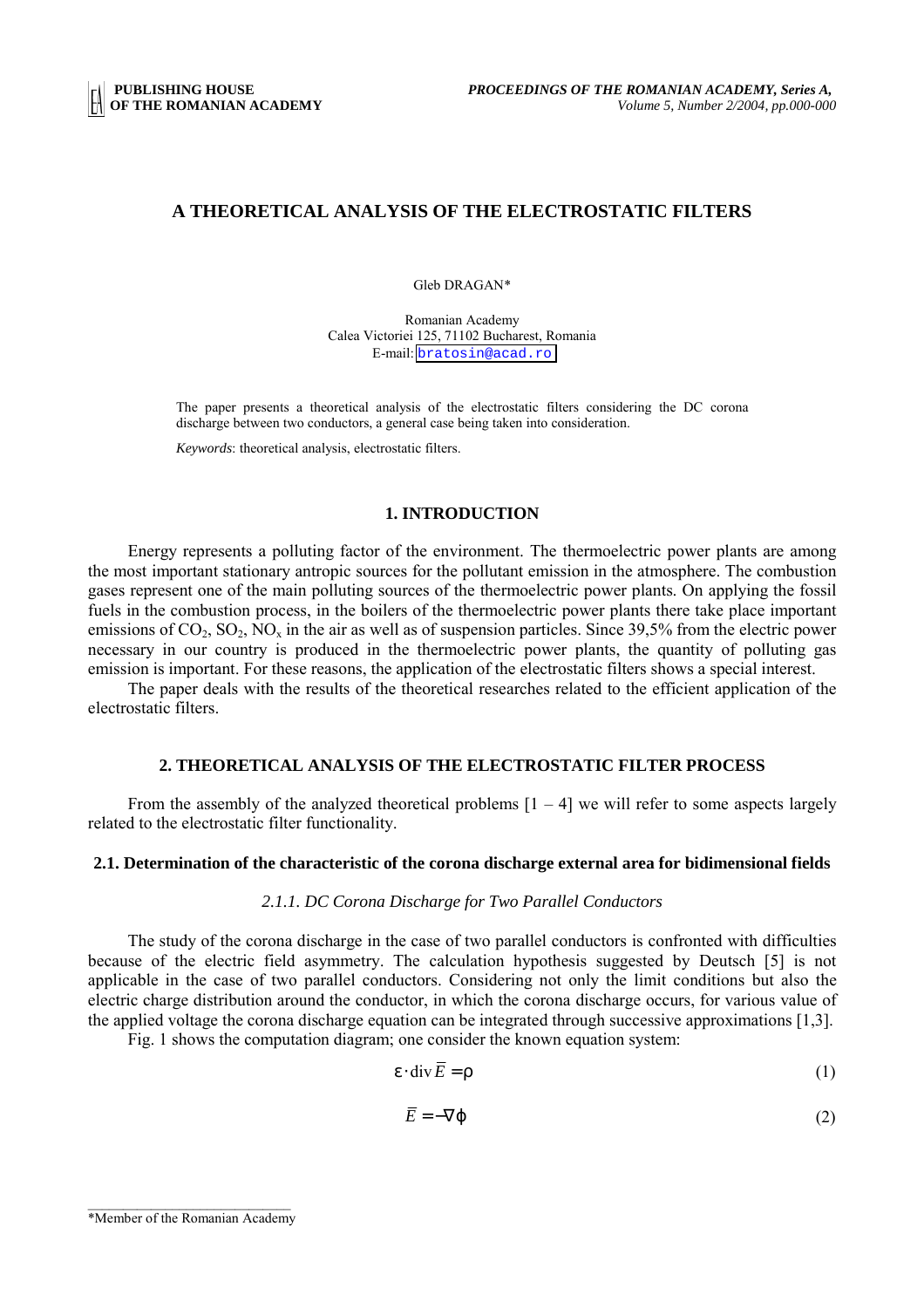$$
\overline{j} = \rho \mu_i \overline{E} \tag{3}
$$

where  $\mu_i$  is the mobility of the charge carriers.

The equation system  $(1) - (3)$  leads to an equation with 3rd partial derivatives for the electric potential:

$$
\operatorname{div}(\nabla \varphi \Delta \varphi) \tag{4}
$$

in the conditions:

$$
\varphi(\alpha_0, \beta) = u(\beta) \n\varphi(0, \beta) = 0
$$
\n(5)

as well as:



Fig. 1

Eliminating the volume density of the electric charge p from the first two equations (1) and (2) and taking into consideration relation (3) one obtains:

$$
(\Delta \varphi)^2 + \frac{\partial \varphi}{\partial \alpha} \left( \frac{\partial^3 \varphi}{\partial \alpha^3} + \frac{\partial^3 \varphi}{\partial \alpha \partial \beta^2} \right) + \frac{\partial \varphi}{\partial \alpha} \left( \frac{\partial^3 \varphi}{\partial \alpha^2 \partial \beta} + \frac{\partial^3 \varphi}{\partial \beta^3} \right) = 0
$$
 (7)

After a series of hard operations the calculation relations are obtained:

• for potential

$$
\varphi(\alpha,\beta) = \frac{1}{\pi} \int_{-\pi}^{\pi} u(\xi) \sum_{n=0}^{\infty} \frac{sh2(2n+1)\alpha}{sh2(2n+1)\alpha_0} \cos \frac{(2n+1)\xi}{2} \cos \frac{(2n+1)\beta}{2} d\xi
$$
(8)

• for charge density

$$
\rho = \frac{15\varepsilon}{4\pi} \int_{-\pi}^{\pi} u(\xi) \sum_{n=0}^{\infty} (2n+1)^2 \frac{sh2(2n+1)\alpha}{sh2(2n+1)\alpha_0} \cos \frac{(2n+1)\xi}{2} \cos \frac{(2n+1)\beta}{2} d\xi
$$
(9)

• for the electric field intensity module

(6)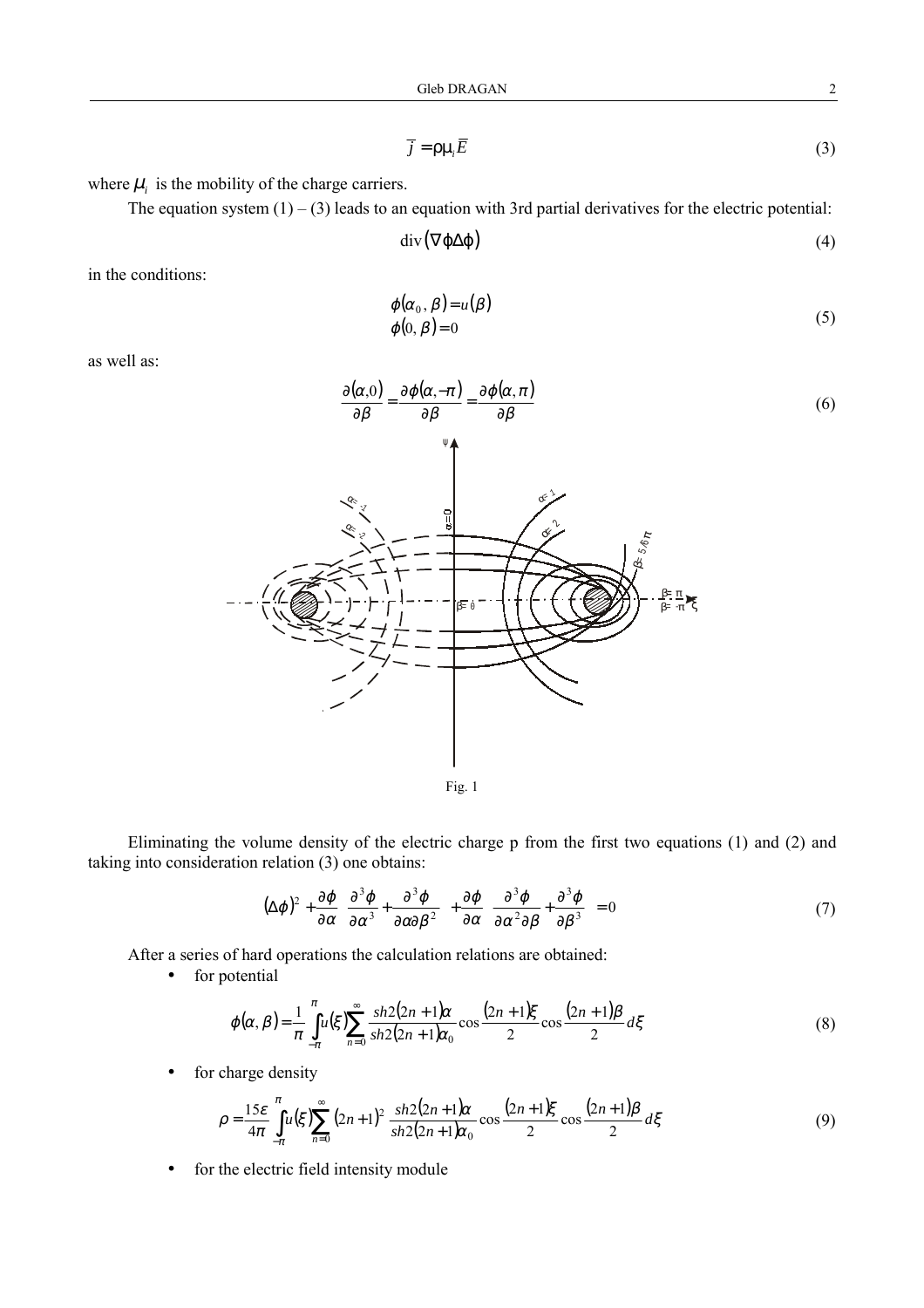$$
E = \frac{1}{\pi} \left\{ \int_{-\pi}^{\pi} u(\xi) \sum_{n=0}^{\infty} (2n+1)^2 \frac{sh2(2n+1)\alpha}{sh2(2n+1)\alpha_0} \cos \frac{(2n+1)\xi}{2} \cos \frac{(2n+1)\beta}{2} d\xi \right\}^2 + \left\{ \int_{-\pi}^{\pi} u(\xi) \sum_{n=0}^{\infty} \frac{(2n+1)}{2} \frac{sh2(2n+1)\alpha}{sh2(2n+1)\alpha_0} \cos \frac{(2n+1)\xi}{2} \cos \frac{(2n+1)\beta}{2} d\xi \right\}^{1/2}
$$
(10)

By means of the computer, one can determine the electric charge dependence function the ratio 0  $\frac{U-U_0}{U_0}$  [ 3 ].

The deduced relations can be generalized, through succesive approximations, for a series of parallel and coplanar conductors, characteristic of the electrostatic filters.

Fig. 2 shows the dependence of the electrostatic charge multiplication ratio  $\frac{n}{n_0}$  function the value if







#### 2.1.2 *Calculation of the Characteristics of the Corona Discharge Area for Bidimensional Fields*

In the electrostatic filters there is used the system of electrodes: plate – conductor series or series of conductors between the plates. The configuration from the electrofilters of unit 3 of the thermoelectic power station in Turceni has been considered as a model of electrode configuration. plant in Turceni has been considered asa model of electrode configuration.

As relation  $(8) - (10)$  require performant calculation means in the case of some complex configurations one has chosen the Deutsch – Popkov calculation relation which are much simpler.

0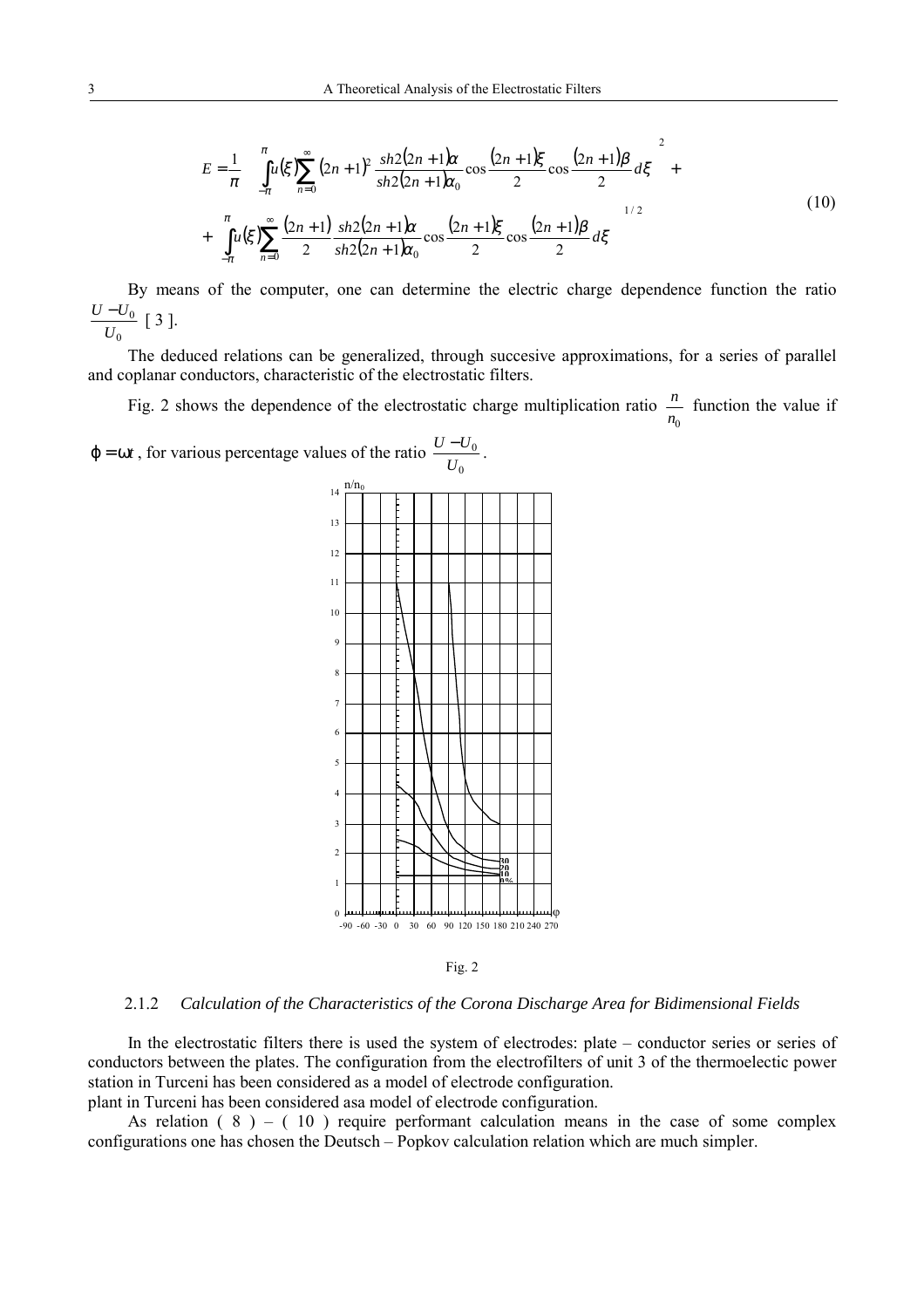Making use of the isognal representation with the co-ordinates r and θ for the plate conductor series configuration one obtains the relations:

- for  $\theta=0$ 

$$
E = E_0 r_0 \frac{\pi}{d} \cdot \frac{\alpha r + 1}{2\alpha r} \sqrt{j_0 \left(\frac{d}{\pi}\right)^2 2 \left[\ln(\alpha r + 1) - \frac{\alpha r}{\alpha r + 1}\right] + 1}
$$
(11)

- for  $0 < \theta \leq \pi$ 

$$
E = E_0 r_0 \frac{\pi}{d} \cdot \frac{\alpha^2 r^2 + 2\alpha r \cos \theta + 1}{2\alpha r} \sqrt{j_0 \left(\frac{d}{\pi}\right)^2 2 \left[\frac{1}{2} \ln(\alpha^2 r^2 + 2\alpha r \cos \theta + 1) - ctg \theta \arctg \frac{\alpha r \sin \theta}{|1 + \alpha r \cos \theta|} + 1\right]}
$$
(12)

- for  $\theta=0$ 

$$
\rho = \frac{j_0}{kE_0\sqrt{j_0\left(\frac{d}{\pi}\right)^2 \left[\ln(\alpha r + 1) - \frac{\alpha r}{\alpha r + 1}\right] + 1}}
$$
\n(13)

- for  $0 < \theta \leq \pi$ 

$$
\rho = \frac{j_0}{kE_0} \sqrt{j_0 \left(\frac{d}{\pi}\right)^2 2 \left[\frac{1}{2} \ln(\alpha^2 r^2 + 2\alpha r \cos \theta + 1) - ctg \theta \arctg \frac{\alpha r \sin \theta}{|1 + \alpha r \cos \theta|} + 1\right]}
$$
(14)

where:

$$
r^{2} = \frac{sh^{2} \frac{\pi}{d} (h - y) + \sin^{2} \frac{\pi}{d} x}{sh^{2} \frac{\pi}{d} (h + y) + \sin^{2} \frac{\pi}{d} x},
$$
\n(15)

$$
\theta = \arctg \frac{2\frac{\pi h}{d}\sin\frac{\pi}{d}x\cos\frac{\pi}{d}y}{sh\frac{\pi}{d}(h-y)sh\frac{\pi}{d}(h+y) - 2\frac{\pi h}{d} + \sin^2\frac{\pi}{d}x},
$$
  

$$
\alpha = 2ch\left(\frac{2\pi}{d}\right)h,
$$
  

$$
j_0 = \frac{j_0}{\epsilon_0 E_0^2 r_0 k}.
$$
 (16)

Fig. 3 shows the electrical field distribution in the plate – conductor series system with  $x \le d/r_0$ , h = 17,5 cm, d= 30 cm,  $r_0 = 0.75$  cm – Isodyn 135.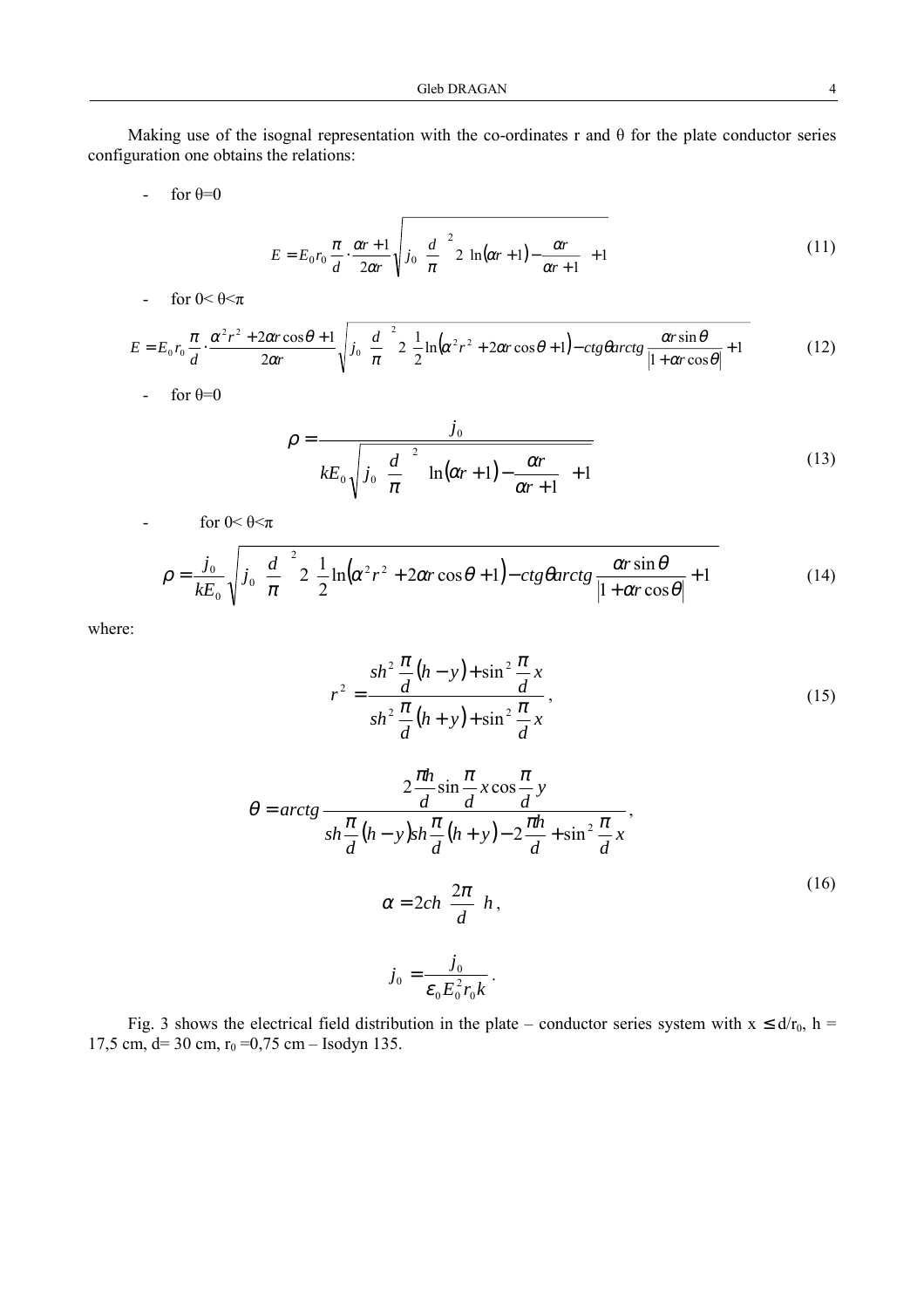

*2.1.3. Calculation of the Corona Discharge Current – Voltage Characteristic*

Using the series development method carries out the problem solving. This method is based on the isogonal representation of the initial space on the ring, as well as on the representation of the series – shaped filed potential:

$$
\varphi(\mathbf{r}, \theta) = \mathbf{f}_0(\mathbf{r}) + \sum_{n=1}^{\infty} \mathbf{f}_n(\mathbf{r}) \cos n\theta \tag{17}
$$

where r and  $\theta$  are polar coordinates in the ring plane  $f_n(r)$ ; n = 1, 2, …, are unknown functions of the ray r. The equation of the unipolar corona discharge in the ring plane takes the form:

$$
K(\nabla^2 \varphi)^2 + \frac{\partial \varphi}{\partial r} \frac{\partial (K\nabla^2 \varphi)}{\partial r} + \frac{1}{r^2} \frac{\partial \varphi}{\partial r} \frac{\partial (K\nabla^2 \varphi)}{\partial \theta} = 0
$$
 (18)

On substituting the seri development (17) in the equation 918), the problem reduces itself to the integration of the obtained differential eqaution system function of the unknown quantities  $f_n(r)$ .

One can prove that the value of the current given by the corona discharge I depends only on the approximation function  $f_0(r)$ 

$$
I = -2\pi e_0 \mu_i r_0 q_0 U E_i I_0(r_0)
$$
\n(19)

where  $\mu_1$  is the ionic mobility,  $r_0$  – ray of the corona discharge conductor,  $I_0(r_0)$  – the operator which is dependent on function  $f_n(r)$  (the calculations show that only  $I_0(r_0)$  is of interest),  $E_1$  – the corona charge initial intensity,  $q_0$  – the electric charge corresponding to  $E_i$ .

The approximation function  $f_0(r)$  is determinated from the zero approximation equation as well as from the expression for the isogonal transformation coefficient  $K(\nabla^2 \varphi)$ .

After a series of transformations one obtains the zero approximation equation which takes the form:

$$
I_0^2 + \frac{df_0}{dr} \frac{dI_0}{dr} + I_0 \frac{df_0}{dr} \frac{d\ln k_0}{dr} = 0
$$
 (19)

Taking into consideration equations (18) and (20) one obtains: